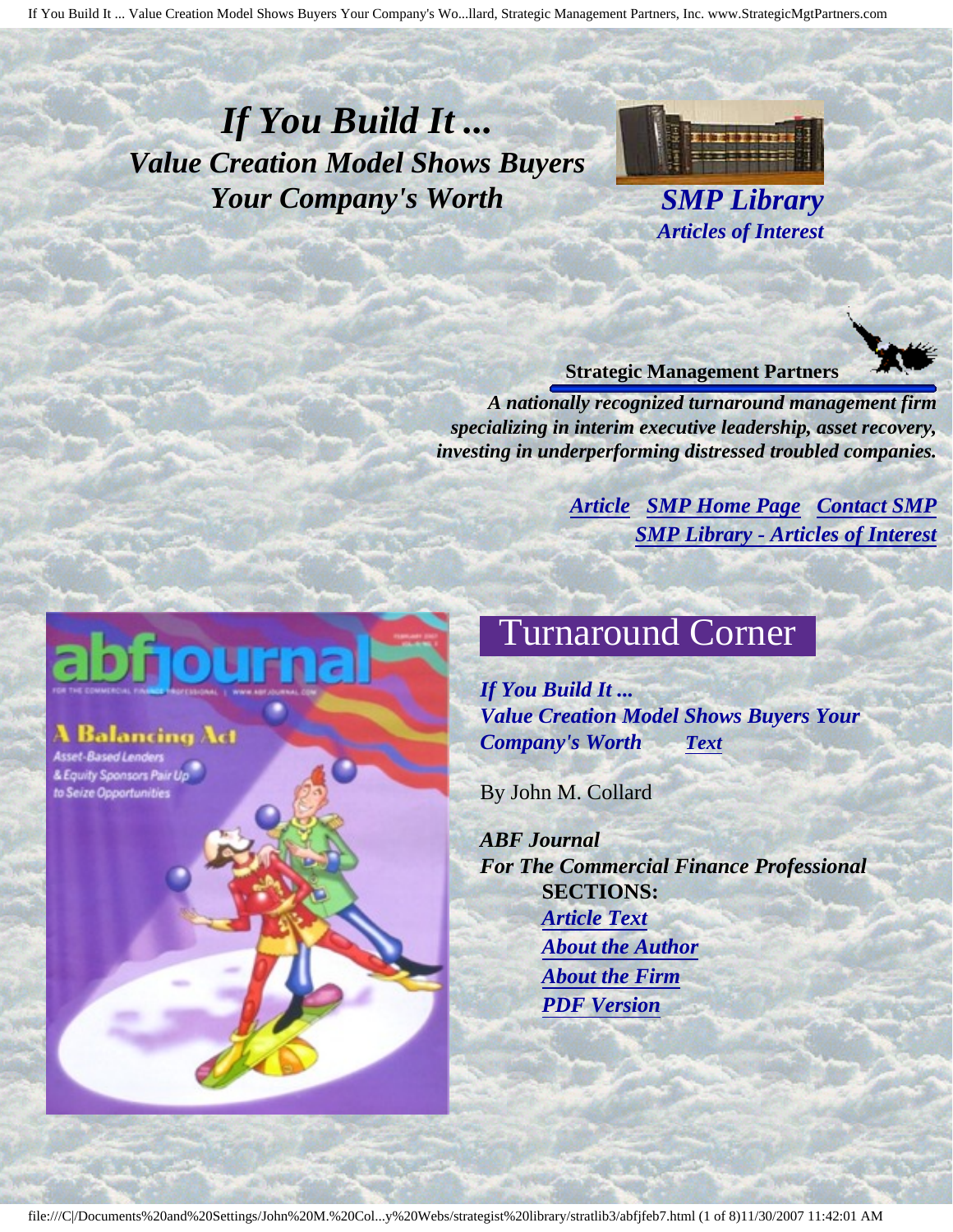*[Sections](#page-0-2) [Index](#page-0-3)*

Turnaround Corner

# **If You Build It ... Value Creation Model Shows Buyers Your Company's Worth**

By John M. Collard

Determining value is more art form than science. True value can only be established at the time of a transaction, where willing buyer tenders payment and willing seller accepts it in exchange.

Valuing a company is the easy part; creating that value in the first place so you can measure it is a more formidable task. A Value Creation Equation can build worth into your company.

Buyers and sellers look at the component make-up of a company differently, and therefore, place different values on these ingredients and on the whole. To enhance the real company value, analyze company components as they relate to worth in the mind of potential buyers. Value to one buyer often does not necessarily hold the same value for another. Establish multiple buyer profiles depending upon the circumstances and prepare to build value each would be willing to pay for.

There are essentially two kinds of buyers — strategic and annuity buyers — both with different motives. Yet, both demand returns for their shareholders.

Strategic buyers purchases for reasons that fit into their strategic plan. They benefit through synergies like acquiring customer base in expanded territories, new products, added capacity, and reduced costs, etc. This type of buyer may place some value in the first line management team, but will see added value in the ability to place their own managers into key positions.

Annuity or financial buyers, on the other hand, see value in the stand-alone entity's ability to generate cash flow from profits year after year. The institutional buyer places the highest value on how motivated and incentivized the existing management team is, and their receptiveness to remain to generate cash and profits. The owner/operator conversely will look at "buying a job."

Typically, strategic buyers of closely held companies purchase at six to ten times earnings and/or cash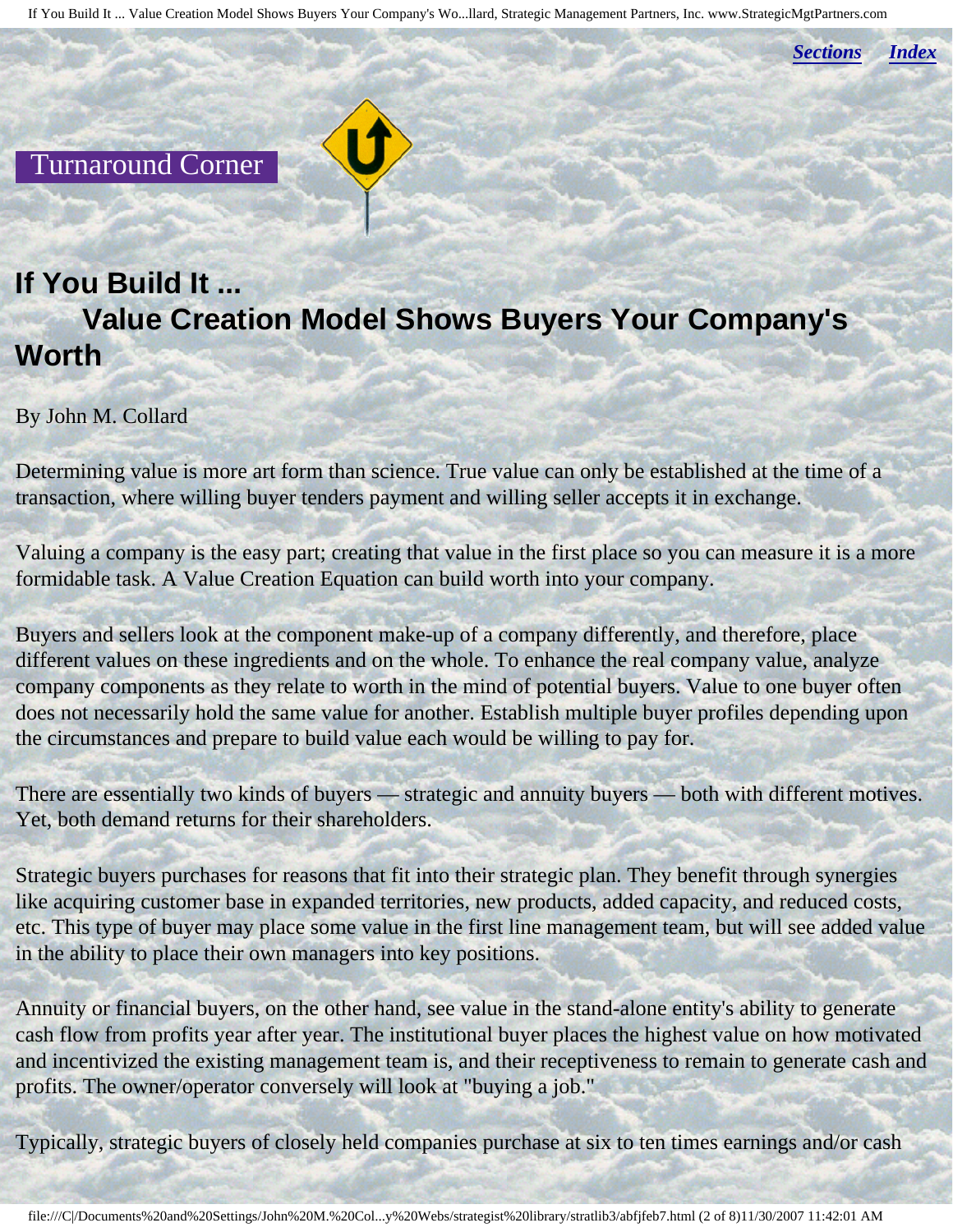flow, while annuity buyers pay two to six times cash flow. The ultimate worth of the company depends upon who the buyer will be. These multiples are usually considerably higher in public companies, but the concepts of building value are the same.

It's essential to look at what is valuable and understand how to exploit and preserve this value. From the start, plan to sell the business and put value creation into perspective.

Free cash flow and the continued ability to produce it with reliable probability creates the greatest value, which is not as easy as it sounds. In fact, it can be complicated, is often misunderstood, and frequently is bungled. Look at the elements in the Value Creation Equation (below) to see how each brings forth value and how together they compound the effect.

> *Value Creation = Net Asset Value + Future Revenue Stream + Going Concern Value + Incentive to Purchase*

#### **Net Asset Value**

Sometimes referred to as orderly liquidation value, net asset value (NAV) is the cash net worth of assets less encumbrances if you were to liquidate these assets at a fair market price under orderly disposition conditions when liquidation is not necessary. This NAV can equal net worth on the balance sheet, but is often adjusted for the value of intangibles.

Simply stated:

*Tangible Unencumbered Book Value + Intangible Assets + Adjustments to Market Value (overamortized/depreciated/expensed assets, or usable inventory written down lower than market value) - Obsolete Inventory & Bad Debts - Outstanding Obligations on open contracts = Market Value.*

It is important to build a strong, healthy balance sheet with adequate reserves and proper statement of asset value, because this is a fundamental on which to expand a company and increase its worth.

Tangible assets can be appraised to establish their worth. On the other hand, intangible assets are harder to value because they are subject to interpretation. If you sell a machine you realize cash for the transaction; but if you lose a customer, no one pays you for it, they're just gone. Intellectual property is also hard to value, but filing more patents will generate value, particularly to those who can afford to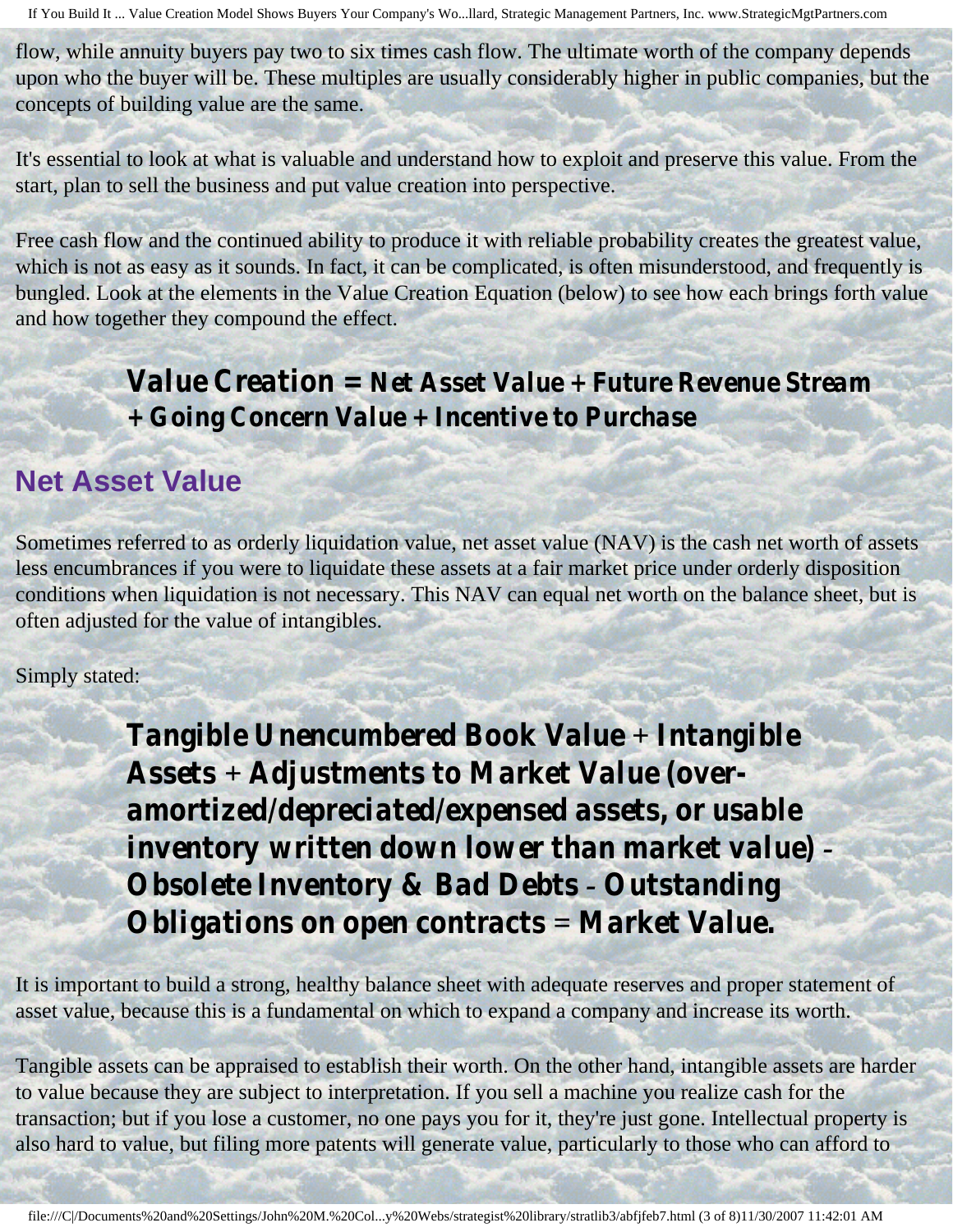protect them from infringement.

The real opportunity lies not in building asset base, but in building maximum return on those assets and deployed capital. Assets don't generate worth by themselves, they can only be used to generate worth. If the asset sits idle, it is actually losing value, but if volume causes the asset to work to produce output production, value is being created.

The closer the relationship of assets to realize \$1 for each \$1 dollar on the balance sheet the better. Cash and securities fit this description. Accounts receivable will be discounted as they age, so focus on keeping the days outstanding as low as possible. In addition, utilize percentage completion contracts when possible to keep receivables low and cash flowing.

Utilize just-in-time and consignment agreements to keep raw materials at the lowest levels possible to minimize obsolescence. Produce in-process work expediently to cover short-term needs. Build finished goods for firm orders or reasonable short-term expectations of sale, and don't overproduce. If in a seasonable business cover production levels over the off-season with contracts for sale of goods just before the season, cover the risk with orders for goods. It may be better to have less than market demand if projections were off, compared to interest and carrying costs to hold artificial Christmas trees until next year.

Customer lists, contacts, name recognition, trademarks, reputation, Web distribution channels and Internet presence are often not considered in asset valuation because they are not carried on the balance sheet. These assets, however, are often worth considerable value in the market place. The reasoning for this theory is that these assets can be turned into cash; therefore, should equal the related value they could generate in return for their sale. These intangible assets can produce future sales, profits, and cash.

### **Future Revenue Stream**

A real value in any company starts with its revenue stream — the more you can count on it occurring, the more value it has. The value becomes the net present value of the after tax free cash flow stream of revenue under contract, plus repeat customer base. Contract backlog is worth much more than revenue that you must locate every year. The cost to re-create the sale each year is high in terms of time and human energy. Locate customers where multiple year contract environments can be set up. The government often awards contracts for multiple-year periods. Many larger companies favor contract relationships with vendors to reduce the overall cost of screening vendors again and again.

While not as quantifiable as backlog, there is value in a customer base that's been maintained for a long period of time. The longer customers remain with a company, the more likely they will be loyal in the future. When customers stay with an organization, this is an indication of the value, which they receive from that organization. Conversely, customer turnover indicates their dissatisfaction in the company's ability to provide services. For example, software companies retain customers and repeat sales with product upgrades and gain new customers with import utilities for easy conversion.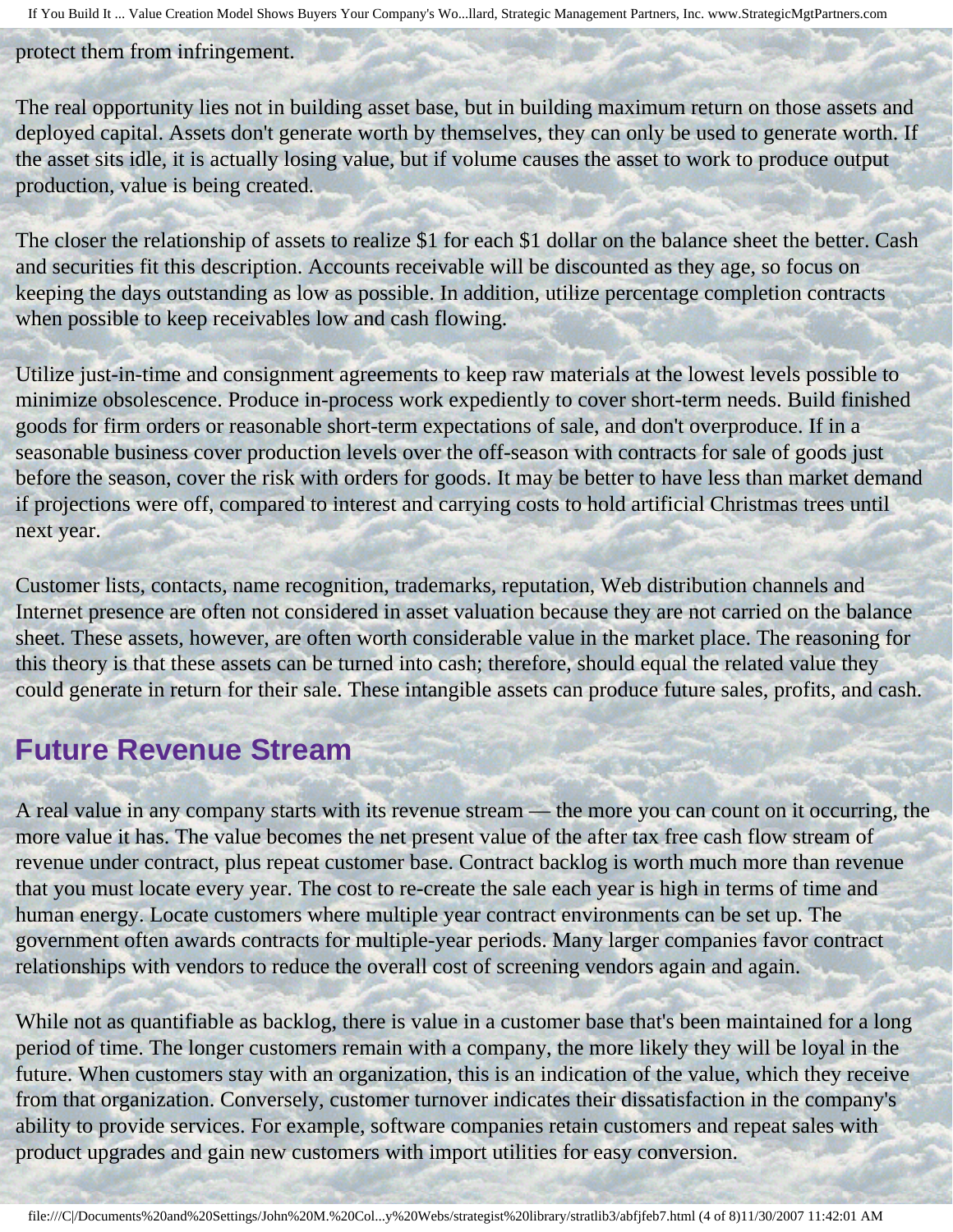Clearly growth in revenue volume is an indicator of valuation in a company that investors are willing to pay for. If customers flock at above industry levels to a company for the services that they provide, this is a good indication of the company's ability to perform at above expected levels. A motivated sales force with the ability to generate new revenues year after year has more value than a company who has a poor selling reputation. A lack of growth indicates that the company does not have an ability to increase its value over time.

When a company has a great, and believable, prospectus for the future, the buyer will often plan additional capital investment to fuel growth. If this case, the buyer could be motivated to pay a higher valuation for the company and then invest on top of it.

# **Going Concern Value**

Here is where the fun begins in all transactions. The going concern value (GCV) and goodwill, or soft assets, will always draw the most controversy and discussion in terms of their valuation. These elements are most prone to differing interpretation by buyer and seller.

Here to is where you can build the most value into a company. Transaction value is only at a point in time. Buyers and investors look more to the company's ability to create additional value to enhance returns on invested capital as they hold their investment. Therefore, impart the elements that future buyers look for:

• *Businesses That Create Value* — Consistency is the key. You must demonstrate growth in revenue, profit, and cash flow. Do everything in your power to eliminate and manage "hick-ups" along the way. Audited statements go a long way toward verifying results, in spite of some recent press.

• *High Probability of Future Cash Flows* — A history of positive cash flow at increasing levels is very important. True annuity buyers purchase cash flow not the business. Strategic buyers will value cash flow plus what could happen if additional capital is provided. After all, free cash flow determines the periodic return on investment and increases the potential for a much higher purchase price in the future.

• *Management Team & Human Capital* — Attract and motivate a marketing oriented management team with the ability to produce recurring profits, return on capital, and free cash flow as an annuity for the owners. Develop an in-place; stable, well-trained workforce to implement operating processes on an ongoing basis. This is the most valuable off-balance sheet asset. When the owner of a privately held business has transitioned out and is collecting the net profit and cash without participating in an active management role, the value increases dramatically.

*The Ability to Sell, Compete, Distribute, Produce, Develop Products and Thrive* — This stand-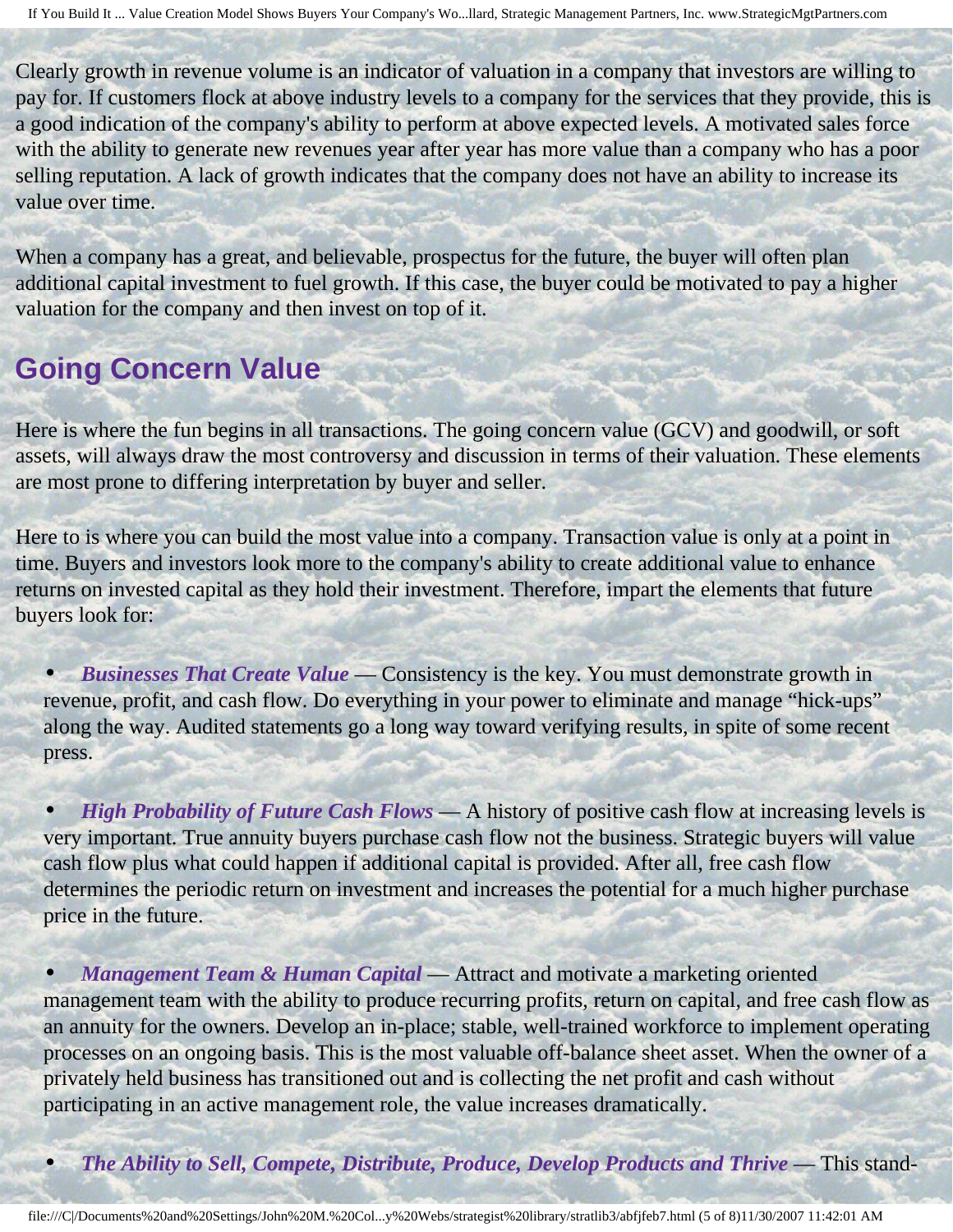alone entity track record demonstrates the viability of the market relationship between the products/ services offered to meet customer demand and need, ability of the company to compete, and company reputation in the marketplace. The more unique a product is the more value it contributes to the deal. The company must be able to differentiate its products and services from the competition, even if this is based mainly on perception. Remember, products do have a life cycle and require improvements to remain in demand.

The directors' and management's role must be to build going concern value. The GCV can be best maximized with stable leadership, setting and following sound strategies to consistently bring products and services to market, all the while nurturing resources and implementing processes to manage the company. Here is where the greatest value resides.

# **Incentive to Purchase**

Create reasons for a buyer to want to consider your company as an acquisition candidate. Buyers want a fair entry valuation so that they can expect a realistic return potential. There must be exit options so that the buyer who buys your business can realize high ROI at the time they resell.

The better the company is at creating stakeholder value and shareholder return, the more interest there will be in buying some or all of the stock. While investors often buy on hope and promise, the dotcom market sector collapse clearly indicates a need to ultimately produce returns to substantiate investment. Think for a moment, had many of the dotcom managers built GCV to support their promising technologies, they might still be around today. Those that have built GCV have strong balance sheets, can weather the storm, and will undoubtedly find opportunities to gobble up assets from those who didn't.

Build on any one element in the equation and you increase its individual value. Build up all elements in the equation and you realize an exponential creation of value to the right buyer. The buyer looking for a stand-alone entity to produce an annuity stream will place the highest value on the company when all components are strong and it operates with little owner intervention. Buyers looking only for parts of a business to augment their own, will want to invest less and only place value on some components, regardless of how strong they are. For example, if you build a strong senior management team, but the buyer wants to run the business, they will place no value in your senior manager(s) that will be replaced.

Remember, as in the movie, *Field of Dreams: "If you build it, they will come."*



# <span id="page-5-0"></span>**About the Author**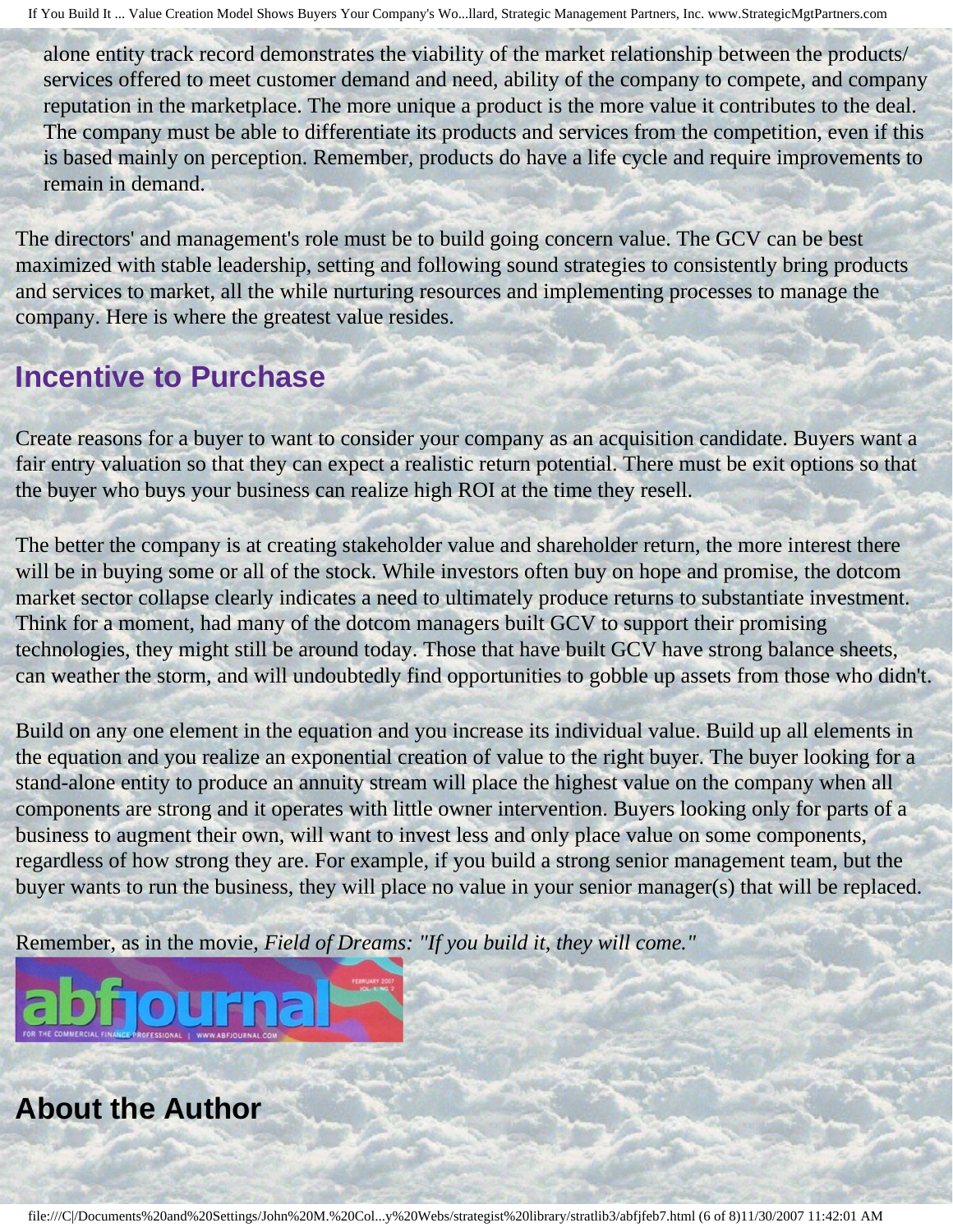**John M. Collard** is chairman of Annapolis, Maryland-based Strategic Management Partners, Inc., a nationally recognized turnaround management specializing in interim executive leadership and investing in underperforming companies. He is past chairman of the Turnaround Management Association, a Certified Turnaround Professional, and brings 35 years senior operating leadership, \$85M asset recovery, 40-plus transactions worth \$780M, and \$80M fund management expertise to advise company boards, litigators, institutional and private equity investors. For more information about Strategic Management Partners, call (410) 263-9100 or log on at www.StrategicMgtPartners.com

*[Sections](#page-0-2) [Index](#page-0-3) [Contact](#page-6-0)*

### <span id="page-6-1"></span>**About the Firm**

**Strategic Management Partners** has substantial experience advising corporations and individuals on the strategic and mechanical issues of corporate development and governance, operating management and turnarounds for asset recovery. Our principal has over 30 years experience in P/L Management, Strategic Planning and Repositioning, M&A for Strategic Advantage, Finance, Investing, Raising Funds, Sales/Business Development, Building Selling and Marketing Teams, and Operational Auditing = In Public  $&$  Private companies  $=$  In healthy and crisis situations.

We work with and support the equity capital community to provide assessment studies to determine the situation, planning and strategy development to direct the company, crisis management to oversee that assets are not squandered away, workout teams that recover assets, and board level oversight to keep the client headed in the right direction.

We seek strategic alliances with private equity and recovery funds.

*[Sections](#page-0-2) [Index](#page-0-3)*

*[Index](#page-0-3)*

We welcome constructive inquires. More information is available if required.

There is more to Strategic Management Partner's *[Return to Home Page](http://members.aol.com/strategist/home.html#TOP)*

<span id="page-6-0"></span>

John M. Collard, Chairman